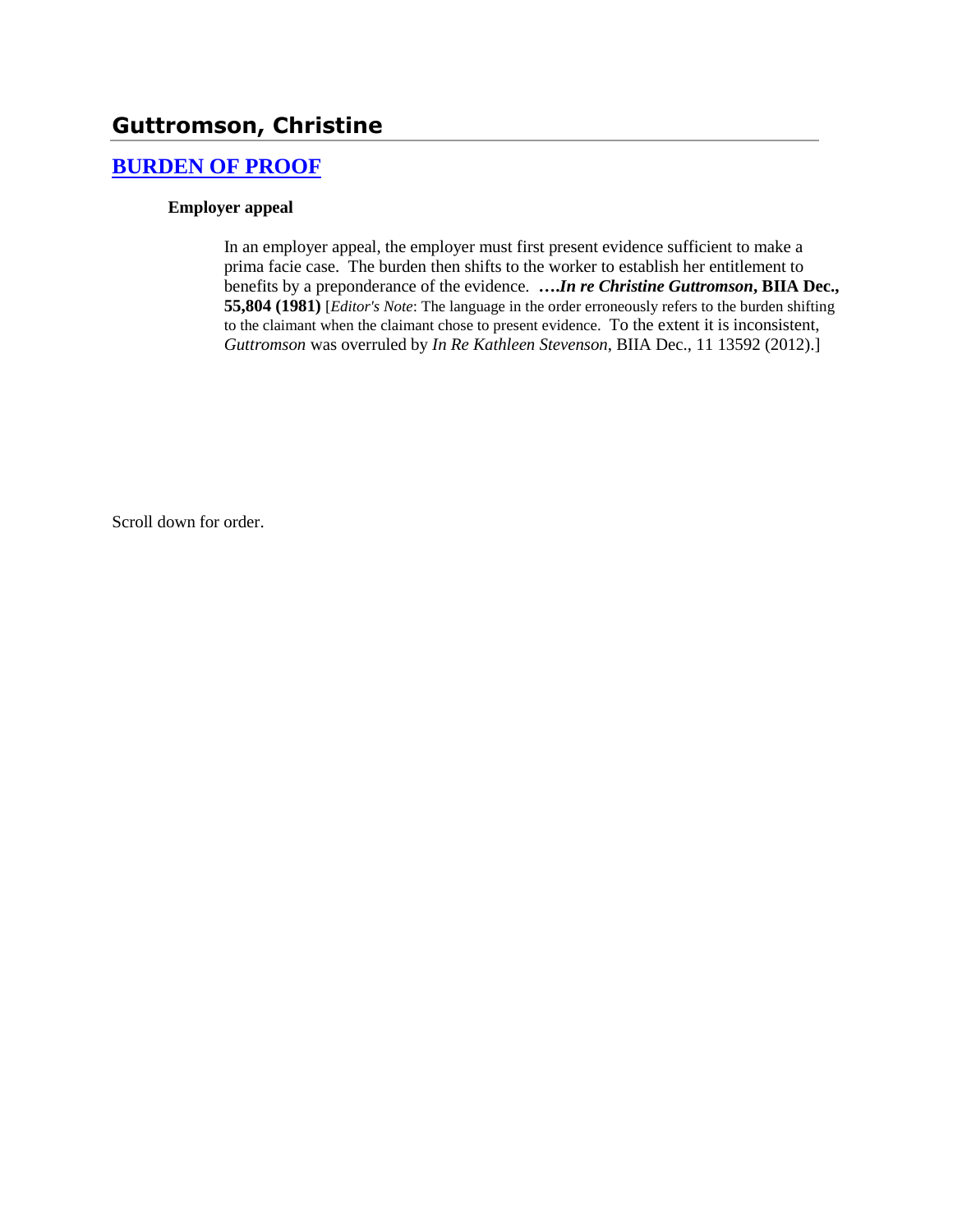### **BEFORE THE BOARD OF INDUSTRIAL INSURANCE APPEALS STATE OF WASHINGTON**

**)**

**IN RE: CHRISTINE GUTTROMSON ) DOCKET NO. 55,804**

**CLAIM NO. S-156077 ) DECISION AND ORDER**

APPEARANCES:

Claimant, Christine Guttromson Richter, Wimberley & Ericson, per Daniel P. Harbaugh

Employer, Sears, Roebuck & Company Lee, Smart, Cook, Biehl & Martin, per Michael A. Patterson

This is an appeal filed by the employer on November 30, 1979, from an order of the Department of Labor and Industries dated October 3, 1979, which set aside and held for naught the Department's order of October 16, 1978, and directed that the claim be reopened effective July 29, 1978 for authorized treatment and action as indicated. **REVERSED AND REMANDED**.

## **DECISION**

Pursuant to RCW 51.52.104 and RCW 51.52.106, this matter is before the Board for review and decision on a timely Petition for Review filed by the employer to a Proposed Decision and Order issued by a hearings examiner for this Board on September 25, 1980, in which the order of the Department dated October 3, 1979 was sustained.

The issue before this Board is whether or not the claimant's condition attributable to her industrial injury of December 26, 1974 was aggravated or became worse between March 16, 1978 and October 3, 1979. Critical to the resolution of this issue is the determination of which party is charged with the burden of proving or disproving the correctness of the Department's order of October 3, 1979. Under the provisions of RCW 51.52.050 the appellant is charged with the burden of proceeding with the evidence to establish a prima facie case for the relief sought by the appeal. Pursuant to the statute cited above, the Board has adopted WAC 263-12-115(2)(a) and (c). It is clear in this instance that the employer as the appealing party is initially charged with the burden of proceeding with the evidence and establishing a prima facie case.

In attempting to meet its burden of going forward with the evidence the employer presented the testimony of its personnel manager, Velma Jeanes, and two medical witnesses, Drs. Richard D. Howland and Patrick S. Lynch. If the claimant had elected to rest on a motion to dismiss for failure to present a prima facie case following completion of the employer's case, the Board would be

1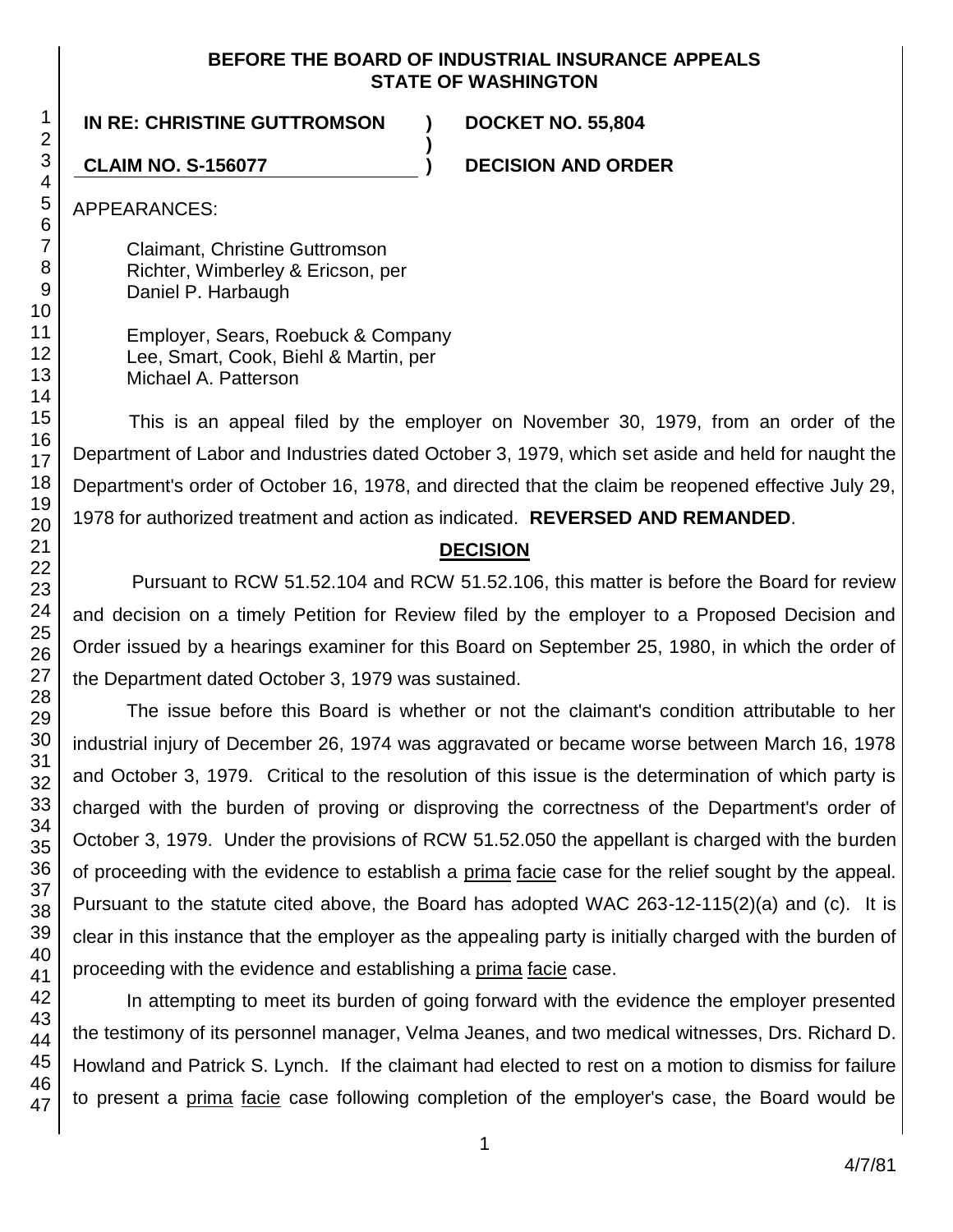faced with determining whether or not the employer had met its burden under the statute and rules. However, in this instance, the claimant elected to present testimony and a consequence of this election is that the claimant then has the burden of establishing the correctness of the Department's order by a preponderance of the evidence. Olympia Brewing Co v. Department of Labor and Industries, 34 Wn. 2d 498 (1949).

By reason of the claimant's election to present testimony in this matter, the question to be answered by the Board then becomes the same as that presented by any other appeal involving aggravation of condition: Has the claimant established by a comparison of objective findings made close to the terminal dates that her condition related to the industrial injury of December 26, 1974 became worse or was aggravated between March 16, 1978 and October 3, 1979. Under Olympia Brewing the claimant has the burden of establishing this by a preponderance of the evidence. The only testimony presented of a medical nature which would establish that the claimant's condition became worse or became aggravated during the relevant period was that of Dr. Patrick Lynch, an eminently qualified neurosurgeon. Although Dr. Lynch is unequivocal in his opinion that the claimant's condition did become worse and necessitated further treatment, this opinion is not based upon a comparison of objective medical findings made close to the respective terminal dates. The claimant has failed to meet the burden imposed upon her in establishing aggravation of condition by Dinnis v. Department of Labor and Industries, 67 Wn. 2d 654 (1965) and Cline v. Department of Labor and Industries, 14 Wn. App. 340 (1975). She has not produced medical evidence based at least in part on objective findings that her condition attributable to the industrial injury was aggravated between the date on which the claim was closed and the date the Department entered the order appealed from by the employer.

The Board has reviewed the evidentiary rulings of the hearings examiner and with the exception of those relating to the deposition of Dr. Richard C. Howland, finds that no prejudicial error was committed and said rulings are hereby affirmed. The parties to this matter provided by a stipulation in the record that the depositions of Dr. Richard C. Howland and Dr. Patrick S. Lynch could be published without the necessity of a further hearing and said depositions are hereby published by being appended as a part of the record but not as exhibits. The objections of counsel raised in the depositions of Dr. Patrick S. Lynch and Dr. Richard C. Howland are overruled.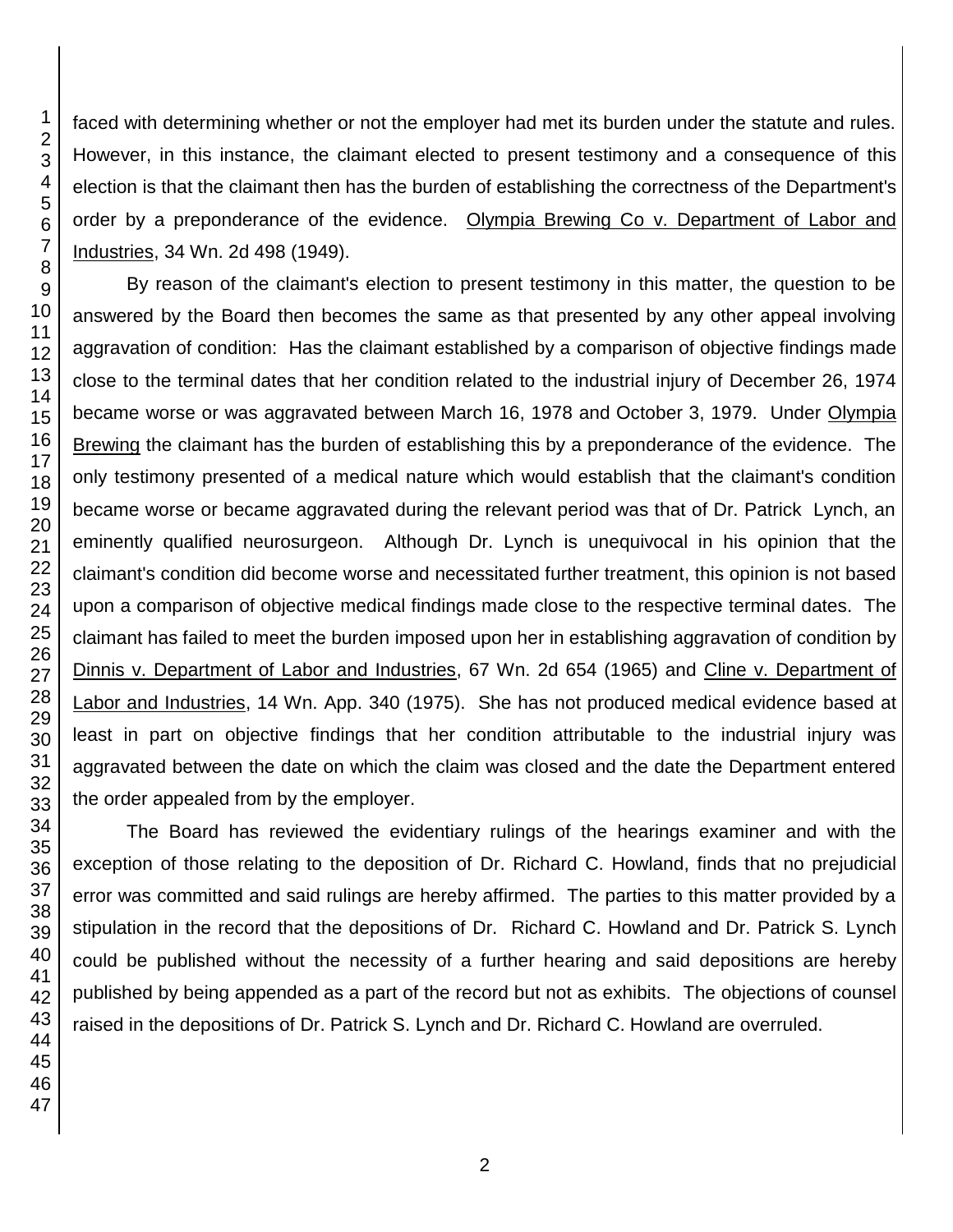### **FINDINGS OF FACT**

After a thorough review of the entire record made at the proceedings in this appeal, the Board finds as follows:

1. On January 23, 1975 an accident report was received by the Department of Labor and Industries alleging that the claimant had suffered an industrial injury on December 26, 1974, while employed by Sears, Roebuck & Company, a self-insured employer under the Industrial Insurance Act. The claim was accepted, medical treatment provided, time-loss compensation paid, and on June 23, 1977, the claim was closed by a Department order with payment of unspecified permanent partial disability award equal to 25% as compared to total bodily impairment. On June 29, 1977 claimant filed a protest and request for reconsideration referring to the Department's order of June 23, 1977, and on March 16, 1978, the Department issued an order adhering to its order of June 23, 1977.

- 2. On September 29, 1978 the claimant filed with the Department an application requesting that her claim be reopened for aggravation of condition. On October 16, 1978 the Department entered an order denying this application. On October 23, 1978 a protest and request for reconsideration referring to the Department's order of October 16, 1978 was filed and on January 9, 1979 the Department held its prior order in abeyance. On October 3, 1979 the Department issued an order setting aside and holding for naught its order of October 16, 1978, and reopening the claim effective July 29, 1978 for medical treatment and action as indicated. On November 30, 1979 the self-insured employer, Sears, Roebuck & company, filed a notice of appeal from the Department's order of October 3, 1979. On December 19, 1979 the Board issued an order granting the appeal and directing that hearings be held on the issues raised by the notice of appeal.
- 3. Claimant suffered an industrial injury to her low back on December 26, 1974, during the course of her employment with Sears, Roebuck & Company, as a result of lifting paper sacks.
- 4. As a result of the industrial injury of December 26, 1974, claimant suffers from low back conditions which are disabling.
- 5. Claimant's conditions attributable to the industrial injury of December 26, 1974 did not become worse and were not aggravated between March 16, 1978 and October 3, 1979.

## **CONCLUSIONS OF LAW**

Having made the foregoing findings of fact, the Board now concludes as follows:

1. The Board of Industrial Insurance Appeals has jurisdiction of the parties and the subject matter of this appeal.